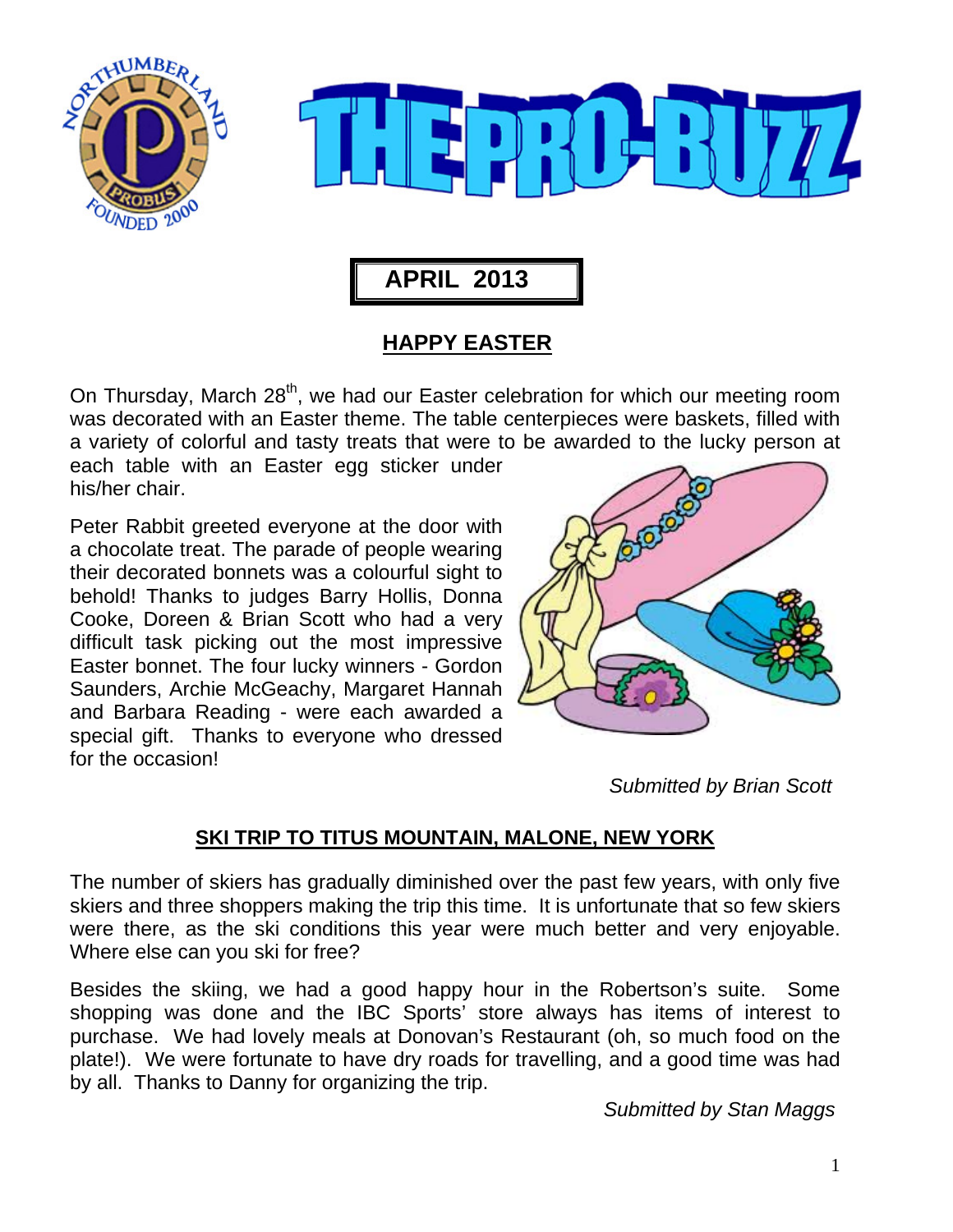## **I BELIEVE, I BELIEVE**



On Friday, March  $1<sup>st</sup>$ , Probus members were treated to a performance of J.M. Barrie's play *Peter Pan.* The audience ranged in age from five to ninety-three. By the end of this enchanted evening, with the aid of some magic fairy dust, we were believers. We believed in fairies like Tinkerbell, pirates that tangoed, a very large ticking crocodile, agile Amazons, lost boys and children who really flew to Never Never Land.

Much credit goes to the company who arranged the spectacular flying scenes AND the bravery of the performers for being so trusting and making the flying look so effortless and like such fun.

Special mention must be made of the performances of Tanya Wills as Peter Pan, Christopher Sharp as Captain Hook and Jack Boyagian as Smee, and let's not forget young Trent Ainsworth as Nana the dog. Truly, all thirty-six members of this cast were extraordinary. The costumes, settings and the live, but hidden, orchestra all enhanced this production and were superb.

This really is a production for all ages!

 *Submitted by Evelyn Gorringe* 

#### **PLEASE NOTE**

In the past two months, three new members have been welcomed to our Club. Would you kindly add the following names and contact numbers to your membership list:

- Ron Coleman 289-252-2173 Welcome back, Ron!
- Heather Jansen 289-252-0815
- Tom Wallace 905-377-8519 Welcome back, Tom!



Your Pro-Buzz co-editors, Bob & Carol Petter have acquired an updated computer system. Please send all future submissions, comments and questions to the following new email address: **carolpetter41@gmail.com**

\*\*\*\*\*

We also request that you copy co-editor Gary Bennett, at the following email address: *gary\_bennett@sympatico.ca* when submitting articles.

We will be including these email addresses at the bottom of the last page on all future issues of Pro-Buzz. For easy reference, perhaps you would like to add these to your membership lists as well.

If there is anyone interested in providing back-up services for the editors during vacation times and/or emergencies, we would be most happy to take your names. We can provide a template, as well as a written protocol that outlines the process, including contact information of the regular contributors.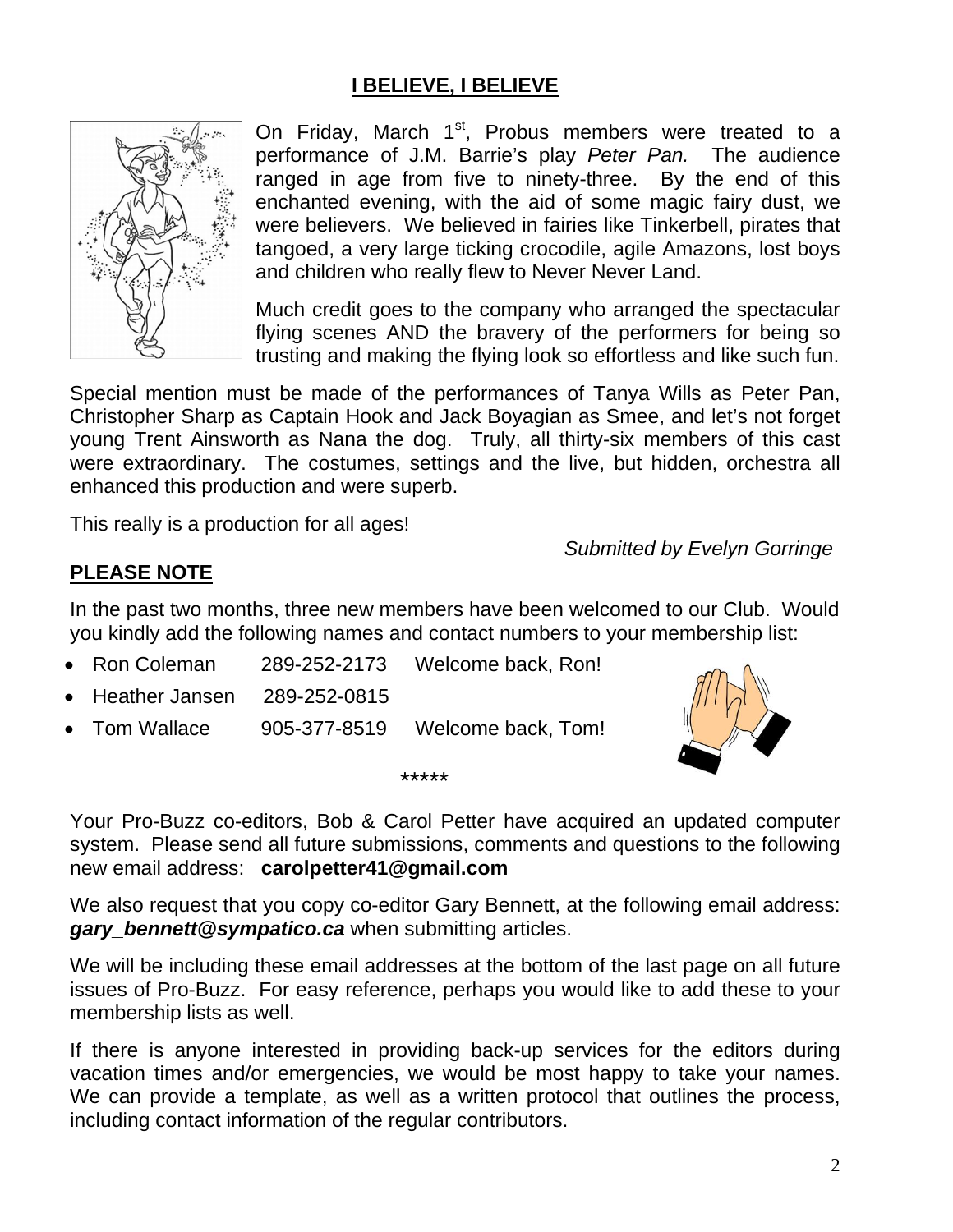# **NORTHUMBERLAND PROBUS CLUB GOLF GROUP**

Golf season will be here soon, and we plan to continue the activities of our Golf Group. This will be our eleventh year, and last year 70 of our members participated. This is a unique opportunity to have some fun playing golf, while getting to know your fellow Probus members better.

The following information is provided for the benefit of our new members, which should give you a better understanding of our golfing activities.

- 1. Our emphasis is on "FUN GOLF".
- 2. We play 9 holes of golf on the Monday morning following each of our Probus meetings.
- 3. We play as teams of four, using the "Scramble Format" for about half of our outings, and other formats for the remaining outings.
- 4. We play at seven different golf courses.
- 5. The time and place of our golf outings are announced at our Probus meetings. Upcoming games are also listed in our Pro-Buzz newsletters.



There is no obligation to attend every golf outing, just whenever it suits you. Arrangements are sufficiently flexible that all we need is a show of hands at our Probus meeting, of those planning to golf with us on the following Monday.

If you wish to join our Golf Group or have any questions, please see me at our meeting on Thursday, April 11<sup>th</sup>. I look forward to golfing with many of our members again this summer.

*Submitted by Danny Robertson* 

# **THREE DAY GOLF RUN-A-WAY**



This event is taking place in Gananoque from May  $27<sup>th</sup>$  to the  $29<sup>th</sup>$ . There are 9 holes of golf on Monday the  $27<sup>th</sup>$  and 18 holes on Tuesday the  $28<sup>th</sup>$ . Accomodations include 2 nights, 2 dinners and 2 breakfasts at the beautiful Glen House Resort. In order to hold your reservation, please contact the resort by April  $15^{th}$  at 1-800-268-4536 and ask for Jeanine or Debbie. Jamie **would greatly appreciate** an offer of assistance in arranging the golfing portion ot the trip!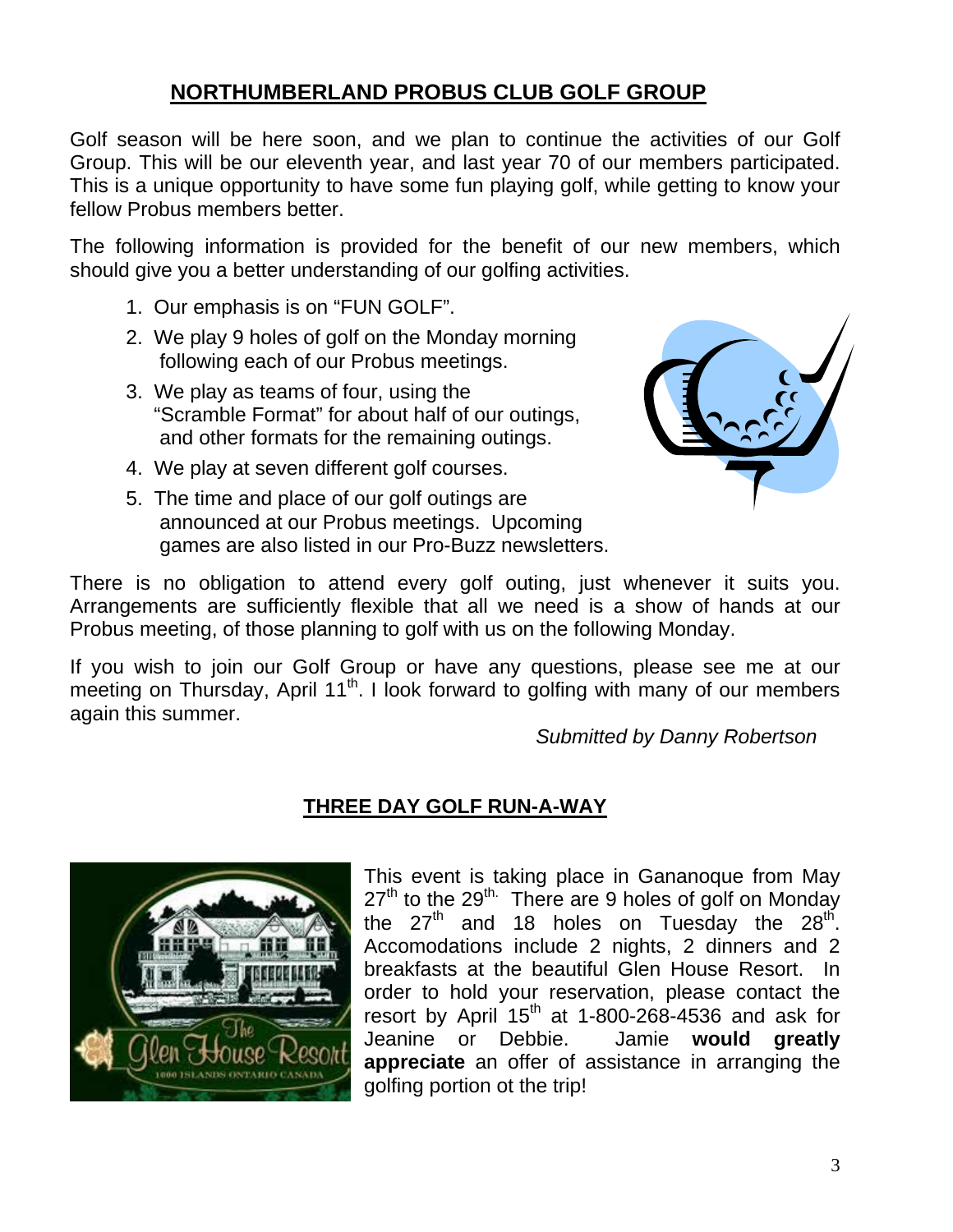#### **LUNCH BUNCH**

Twenty-five of our members had lunch at the Buttermilk Café on Thursday March  $8<sup>th</sup>$ . Everyone thoroughly enjoyed their lunch and commented on the excellent food and accomodating service.



In response to several requests/suggestions, we are pleased to report that we have made arrangements to have lunch at the new Italian restaurant. "Marca on the Wharf", on May 23<sup>rd</sup>.

 *Submitted by Doris Rasmussen* 

#### **SPECIAL UPCOMING EVENTS**

**Niagara – the Sequel:** It's not too late to sign on for the Probus Northumberland assault on Niagara Falls next week. All you have to do is call the Holiday Inn By the Falls (1-800 263-9393) and tell them you're one of us. They'll ask for your credit card details but won't zap you for any payment until you actually get there. It's easy to find, right opposite the casino; you just have to walk across the street to get rich. The \$348.04 charge is for two sharing a room and includes two breakfasts and two dinners, one atop the Skylon. Parking is free. (In case, you were wondering: Archie won't be bring his pipes.)

**Anniversary Breakfast:** Diana and Joe Flynn are planning our 13<sup>th</sup> Anniversary Breakfast which is being held on May  $9<sup>th</sup>$  at 8:30am. Tickets are available today. The cost is \$8 and includes a buffet breakfast, snacks during the break and birthday cake. What a deal! For those unable to attend the breakfast, the regular meeting will start at 10am for the usual cost of \$5.

**May Day Extravaganza:** Our president, Jamie, is the emcee for this event which takes place on May 21<sup>st</sup> from 9am to1pm at the Keeler Centre in Colborne. April is the last chance to obtain a ticket for this fantastic event. The Extravaganza is almost sold out and Bob Abrames, the Voyageur, has confirmed his attendance as keynote speaker. For the cost of \$25, you will have lots of fun as well as lunch. To purchase a ticket, or for more information, please see Jamie.

**May 29th Coffee Morning:** This event is an annual fundraiser for the Northumberland Hills Hospital. Coffee events are held throughout the County with all proceeds going to support our local hospital. Since this year's event is being held in honour of Ron Templer, your Management Team has decided to participate during our May 9<sup>th</sup> and 23<sup>rd</sup> meetings. On these dates, we will have a collection pot and will ask folks to empty their pockets or purses of loose change during the social periods before our meetings and during our break times (no cheques please). Subsequently, we will make a presentation to Rhonda Cunningham, Executive Director, NHH Foundation.